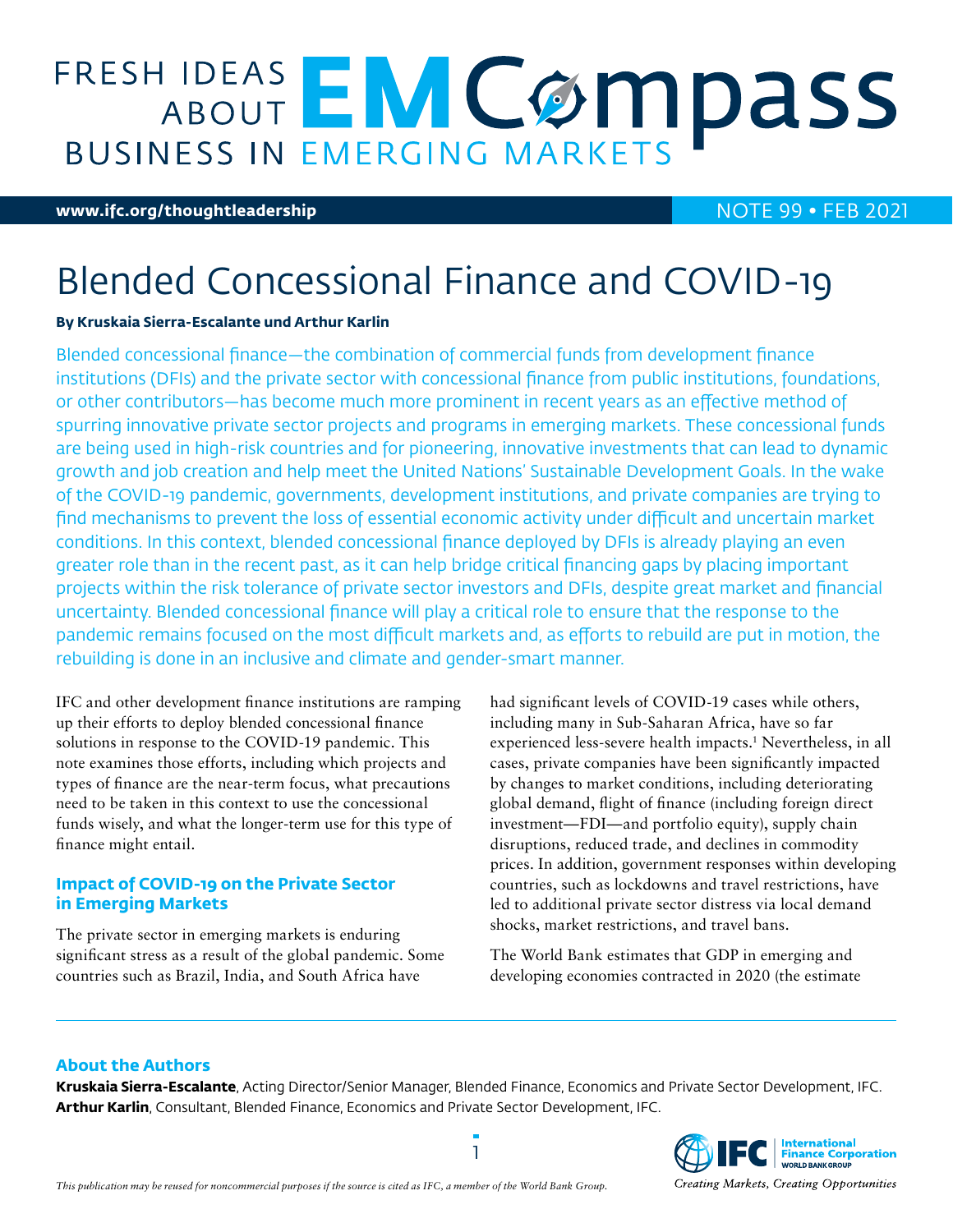for emerging markets excluding China is -5.0 percent GDP), with particularly negative impacts on employment and the livelihoods of the most vulnerable.<sup>2</sup> Global trade is projected to have declined by nearly 10 percent in  $2020$ ,<sup>3</sup> while FDI in developing countries in the first half of 2020 was down 16 percent, and down 28 percent in Africa.4 Multiple sectors are being affected, including tourism, banking, agriculture, energy, logistics, retail, and manufacturing. Micro, small, and medium enterprises (MSMEs) are at particular risk because they are less resilient to demand and financial shocks. And countries are being affected differently; for example, commodity impacts, trade impacts, tourism impacts affect countries in greatly different ways.

There are also pockets of opportunity. Some private firms in the health supply and services sector are playing an expanded role in fighting the pandemic. Private firms may also have a re-purposed and/or expanded role in certain sectors with higher demand, such as delivery, information technology services, or retailers of nonperishable goods. In addition, private firms are innovating to cope with the current circumstances, for instance by moving more credit operations to digital alternatives.

The outlook for developing countries remains highly uncertain, depending upon the pace of vaccine deployment and economic revival, the composition and structure of future local and global economic activity, and the extent of local pandemic outbreaks and government actions.

#### **IFC and other DFI responses**

Governments in developing countries have implemented numerous financial programs such as tax holidays and credit lines to help address the near-term economic consequences of the pandemic.<sup>5</sup> DFIs have an important role, which is to support the preservation of private sector firms and jobs and help lay the groundwork for an eventual return to the growth critical to meet the Sustainable Development Goals (SDGs).

It is critical to prioritize systemically important companies (for example, those involved in value chains and logistics) that underpin and support large swaths of the economy, as well as MSMEs, which face limited options and employ large numbers of people.<sup>6</sup> In addition, special attention is needed to ensure that the most vulnerable are helped (e.g., credit lines for women entrepreneurs and attention to gender-based violence issues.)

DFIs can support companies directly or through financial institutions to channel financing to sustain operations. Financial institutions, when provided with adequate

support or risk mitigation, can help in filling the finance gap that resulted from COVID-19 by ensuring that lines of credit are made available. This is particularly important in lower income and fragile countries.

Several DFIs, including IFC, have instituted emergency support programs for the private sector. These have generally focused initially on near-term liquidity issues such as trade finance and working capital, supporting SMEs and corporate clients, and in many cases working through local financial intermediaries. The goal is to stabilize companies and preserve jobs and the productive sector, with an expectation that if a company can be preserved in the near term, it can become financially sustainable again post COVID-19. DFIs have also developed advisory programs to help clients cope with COVID-19-related business issues, and are working to help local private companies support health systems and the health supply chain response to the crisis.

Based on lessons of experience with previous crises, one key aspect of the near-term programs is speed of processing and using established financing platforms, and several DFIs have worked to streamline processes under COVID-19. DFIs have also been working on cooperation platforms to support the COVID-19 response, such as the European Financing Partners program and the DFI Alliance.

In the medium term, certain sectors (tourism, for example) may face significant and long-lasting changes that will require restructuring to survive. There will also need to be significant market development in both existing and emerging sectors to create the industries that will lead countries back to sustained growth. These issues will thus need to become part of DFI programs over time.

#### *IFC COVID-19 Response*

The World Bank Group<sup>7</sup> is working toward a comprehensive \$160 billion COVID-19 response over 15 months ending in June 2021. Major components of the program include support for health systems and public health services, social protection, livelihoods, and essential activity related to food security, clean water, and education. Special attention is given to targeting the most vulnerable populations.

IFC is a major participant in this program, with a targeted \$47 billion of investments in both specialized COVID-19 platforms as well as individual projects that address pandemic issues. IFC's efforts will cover three stages of the crisis<sup>8</sup> 1) relief—maintaining the foundations of the private sector in the near term; 2) restructuring—providing solutions to help restore private sector viability and rebuild



2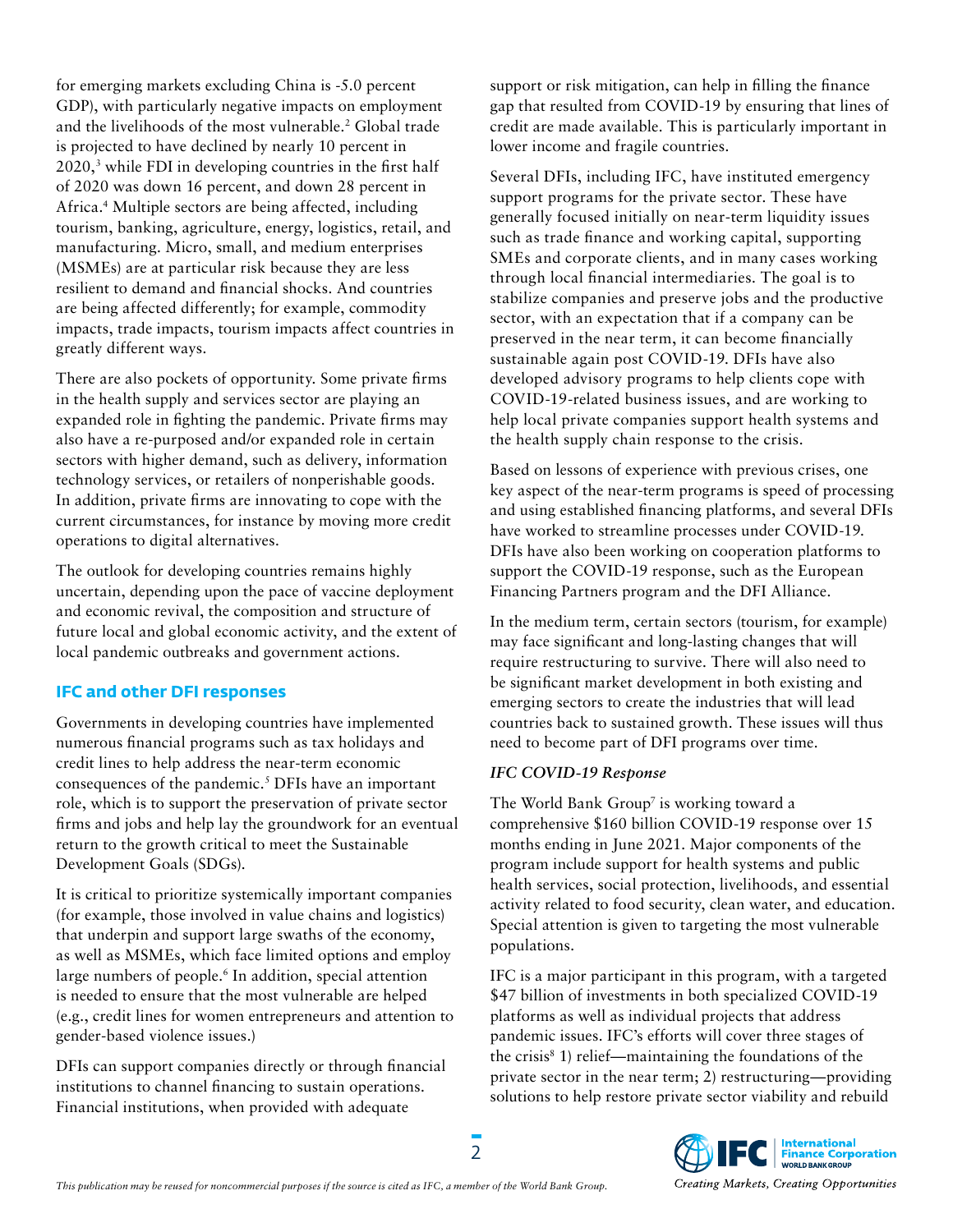markets as the immediate impacts of the crisis subside, supporting businesses to sustain jobs, repairing balance sheets, and paving the way for a return to growth; and 3) recovery—creating new markets for sustainable, resilient private sector activity.

IFC's near-term activity as part of this overall response is an \$8 billion investment program for sustaining the private sector and critical jobs and outputs. IFC, given its network and relationships with financial institutions and its portfolio of real sector companies, is well positioned to counter the negative effect of deteriorating consumer and business confidence and a tightening credit environment for portfolio companies, and to provide immediate relief to clients.

IFC's investment program includes \$6 billion of private sector support through financial intermediaries, including trade finance guarantees via IFC's Global Trade Finance Program (GTFP), and working capital finance under a new IFC Working Capital Solutions (WCS) Program. In addition, \$2 billion is available to preserve important real sector companies under a new Real Sector Crisis Response (RSE) Facility, covering companies in the infrastructure, manufacturing, agribusiness, and services sectors.

This emergency program can also support companies that are directly responding to the pandemic, such as those in medical services and supplies. The program addresses firms in the most difficult country situations by requiring that a significant share of commitments be in IDA-eligible and fragile and conflict-affected (FCS) countries.

The IFC program is structured to increase the speed of commitments, which is critical in a crisis response, via a number of mechanisms: 1) initial support is targeted toward existing clients that are known to IFC and have already demonstrated their ability to meet environment, social, and governance standards; 2) approval authority is delegated from IFC's Board of Executive Directors to IFC management when projects meet clear parameters, such as being run by existing clients in good standing; and 3) streamlined procedures are used throughout the project cycle, such as combining process steps through approval and simplified documentation.

This program was launched in March 2020. In addition, IFC is now also looking at a COVID-19 response for new clients through normal investment processes or additional programs—for which there is high demand. However, engaging with new clients requires additional time for due diligence, including reviews of environmental and social standards and investor integrity, which for the most part now need to be conducted virtually.

Another important part of the IFC crisis response is advisory support to help companies adjust to the changing market and financial situation. This includes, for example, advice to financial institutions on risk management during the crisis, advice to apparel manufacturers to help them transition to production of medical personal protective equipment (PPE), and advice to the tourism industry on finding ways to navigate the decline in global travel.

IFC is also working with governments and the private sector on the best strategies to save/restructure and/or grow different businesses. There are many policy choices regarding specific instruments and programs that will best preserve and grow the private sector, and IFC with the World Bank is helping to identify the most promising approaches that will save jobs and create forward momentum for a private sector revival.

### *Moving to a Second Phase of COVID-19 Response*

IFC is also launching a "Phase II" COVID-19 response, which is focused on restructuring and reviving the private sector in developing countries over the medium-to-longer term. This requires a partnership with governments, DFIs, and the private sector to provide a full range of resources and a supporting environment to revive the economy. IFC will also help develop good bankable projects with its new upstream program,9 which will be especially important following the crisis, as companies will likely be postponing project development and reducing the extensive upfront feasibility work needed to launch new projects.

The first program under IFC's Phase II COVID-19 response is the medical supply program launched in late July of 2020. The \$4 billion Global Health Platform will help address the severe shortage of medical supplies in developing countries by providing financing to manufacturers of healthcare products, suppliers of critical raw materials, and healthcare service providers, to help them expand capacity for products and services for developing countries.

Also, in February 2021, IFC extended the original \$8 billion COVID-19 investment program with a new initiative to help financial institutions support small businesses, informal enterprises, and low-income households that have been hit hardest by the lockdowns and economic slowdown caused by the pandemic. This "Base of the Pyramid" program adds \$400 million in financing for microfinance institutions, non-bank financial institutions, and banks that are focused on MSMEs, and is available to new and existing IFC clients.10

3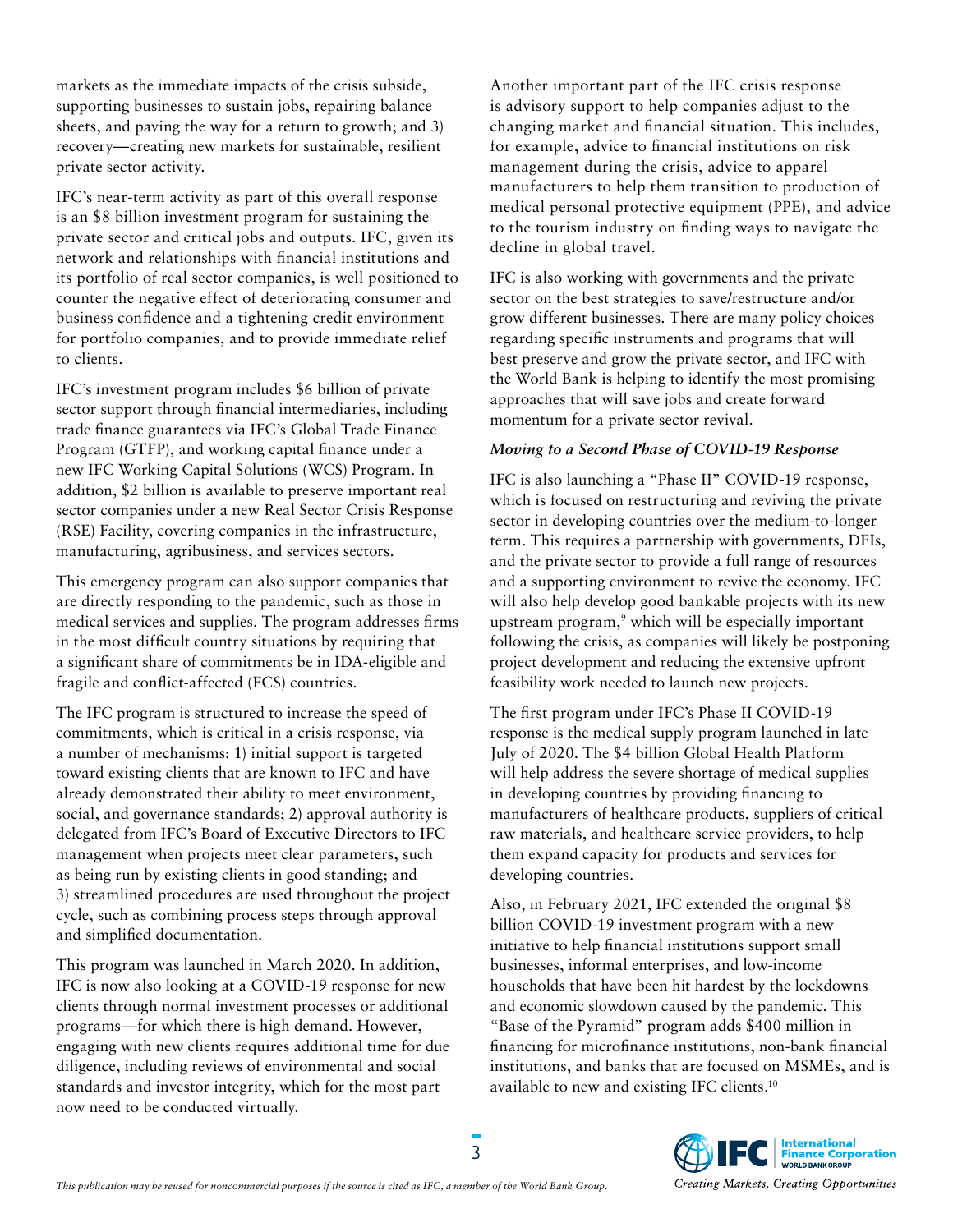In support of the Restructuring and Recovery Stages, IFC will also help viable companies refinance their debt and restructure their balance sheets to ensure survival, despite the crisis, and preserve jobs, know-how and capital while laying the foundation for renewed growth. This will involve expanded use of IFC's existing tools in debt refinancing and restructuring using equity capital.

In addition to the above initiatives, other programs and approaches are under development as part of the Phase II response, such as those to support corporates in hard-hit sectors such as transport, energy, telecoms, water, textiles and tourism.

#### **The Role of Blended Concessional Finance**

In many cases, COVID-19 projects supported by IFC and other DFIs will have a high-risk profile because of significant uncertainty in the economic outlook. This is particularly acute in lower-income and fragile countries where risks are exacerbated by low government and company capacity, political uncertainty, and conflict risks. In these higher risk situations, the level of investment risks can exceed the riskbearing capacity of both private sector investors and DFIs. Blended concessional finance can therefore be very important to bring the risk-return profile to a range that can attract other investors, facilitate additional projects with important

development impacts, and allow a significant portion of the pandemic response to be directed to lower-income and fragile countries. Blended concessional finance can also help ensure that, as firms are stabilized and renewed but remain exposed to significant financial and operational risks, projects can still address critical issues of inclusion, gender equality, and climate sustainability.

However, as with all blended concessional finance projects, the selection of projects and the structuring of the financing must be done carefully to ensure a maximum benefit for the scarce public resources deployed. In the context of COVID-19 response, key issues include appropriate burden sharing between governments, the private sector, and providers of concessional finance; and maintaining a focus on development impact. In the context of the pandemic, development impact means striving to sustain markets and jobs.

#### *IFC Blended Concessional Finance Programs for COVID-19*

The initial IFC blended concessional finance COVID-19 program has been structured to ensure IFC's COVID-19 crisis response (described above) will be able to include a significant level of financing to the higher-risk and most vulnerable countries and populations. Blended concessional finance is also likely to be an important tool in the Phase

### Box 1. IFC Phase I Blended Concessional Finance for COVID-19 Using the IDA IFC Private Sector Window (PSW) and Other Facilities

- Up to \$80 million in first-loss guarantees on a project-by-project basis to the **IFC COVID-19 real sector (RSE) program**, with the intent to support IFC investments in IDA PSW-eligible (IDA and FCS)\* countries and increase the share of the \$2 billion RSE program's commitments in these countries. The funds are available for new IFC senior loan, subordinated loan, or guarantee products to existing clients.
- Up to \$250 million guarantees to partially de-risk the **IFC COVID-19 trade finance (GTFP) program** and support at least \$1 billion of additional GTFP commitment in IDA and FCS countries. This includes an unfunded, pooled first loss of up to \$50 million to cover losses on an eligible trade guaranteed by IFC, and revolving exposure limit enhancement of up to \$200 million (where IFC has reached its obligor exposure limit). The IDA PSW pooled firstloss guarantee will support all GTFP transactions in IDA PSW-eligible countries with existing GTFP clients.
- Support working capital loans in IDA PSW-eligible countries under the **Working Capital Solutions (WCS) Facility** with a pooled first-loss guarantee of up to \$215 million. The project will support existing IFC financial intermediary clients in good standing. The program will provide significant support for access to finance and liquidity for emerging market banks, traders, MSMEs, and other real sector borrowers.
- **Expanding gender impacts.** IFC as an implementing entity of the Global SME Facility (GSMEF), the Women Entrepreneurs Opportunity Facility (WEOF) and/or the Women Entrepreneurs Finance Initiative (We-Fi) is offering performance-based incentives (PBI) of up to \$2.4 million (in aggregate for the WCS Facility) to support on-lending to women-owned and women-led enterprises.

*\*Specifically, IDA-only (excluding IDA blend) countries and IDA-eligible fragile and conflict-affected states. See IDA PSW website.*



Creating Markets, Creating Opportunities

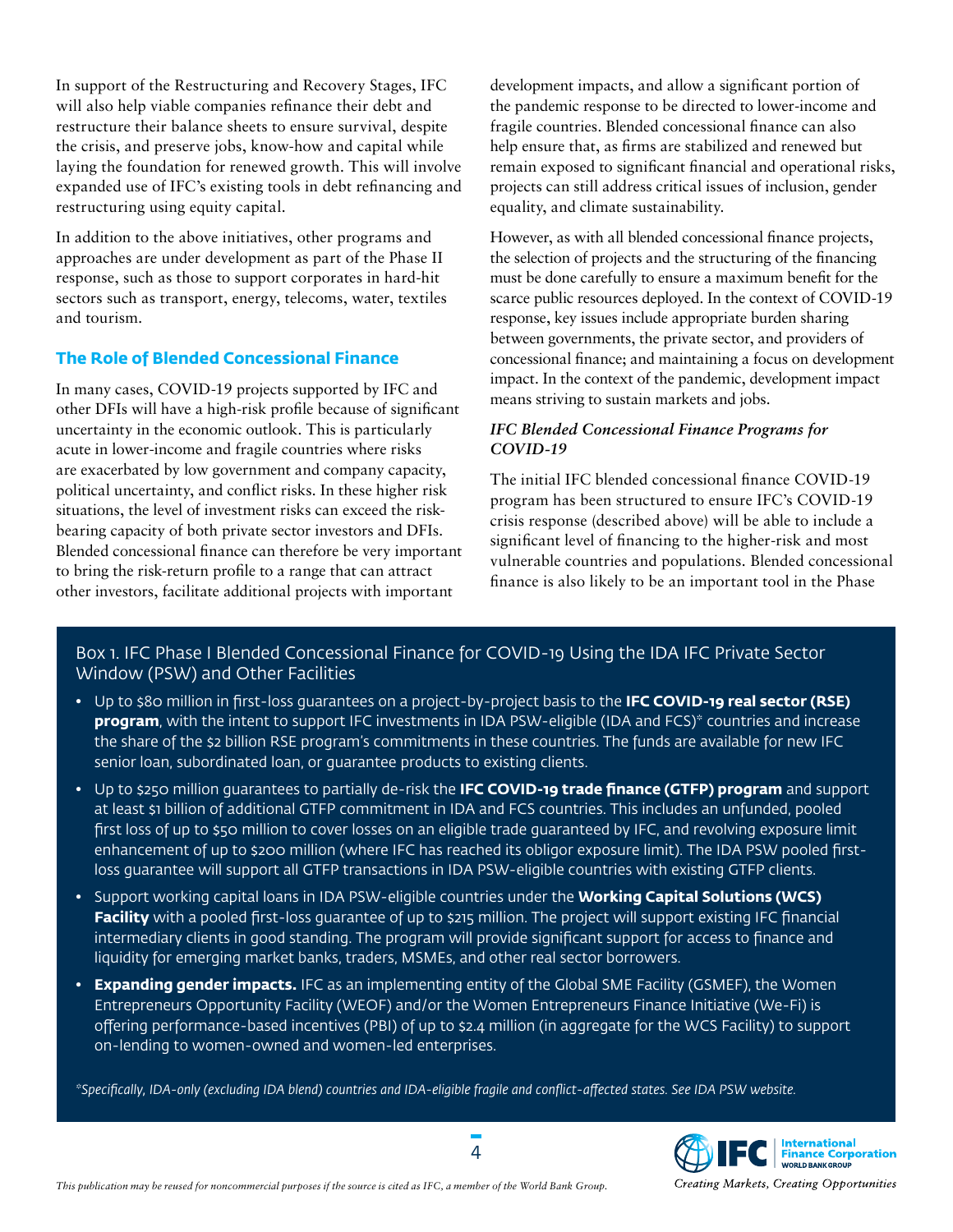II recovery response in these countries to ensure that the rebuilding is climate-smart, gender-focused, and inclusive.

For the initial blended concessional finance response, concessional funds from the IDA Private Sector Window (IDA PSW) and other facilities are being deployed under four main instruments (Box 1). Each one is targeted to extend the range of support of IFC's initial COVID-19 response to lower-income and fragile countries and excluded groups, to a much larger extent than would otherwise be possible.

The first program provides first-loss guarantees for individual projects under the IFC RSE facility in IDA PSWeligible countries (lower-income and fragile and conflictaffected states<sup>11</sup>), to help increase the share of commitments from the RSE facility in these countries.

The second program extends trade finance by providing a pooled first-loss guarantee in IDA PSW-eligible countries for the IFC COVID-19 trade finance program (GTFP), and also by extending IFC's capacity to support trade finance in IDA PSW-eligible countries where IFC has reached its obligor exposure limit.

The third program provides a pooled first loss for investments under the IFC working capital solutions program in IDA PSW-eligible countries. The last program provides financial incentives through the Women Entrepreneurs Finance Initiative (We-Fi), Women Entrepreneurs Opportunity Facility, and the Global SME Finance Facility for banks to support on-lending of working capital loans to women-owned and women-led enterprises.

In the real sector, trade, and working capital programs, the case for blended concessional finance is that, given the high risks in the IDA PSW-eligible country markets, private capital and normal DFI capital would not be able to make investments at sufficient scale without this support.

Over time, as markets return to normal, the concessional finance should no longer be needed for similar projects. For the gender program, the concessional finance is needed to ensure that IFC financial intermediaries' COVID-19 responses have a gender-focus at a time when the health and economic crisis posed by the pandemic is expected to disproportionately impact women.

To meet the requirements of the main IFC COVID-19 response, the processing of these blended concessional finance projects is streamlined in ways that match the streamlined response of the IFC financing, such as by using reduced process stages and providing delegated approvals from IFC's Board of Executive Directors.

IFC has already developed a strong pipeline of individual projects that are being supported by the blended concessional finance from the above facilities, including, for example, requests to support SMEs and women-owned SMES. In addition to the blended concessional finance COVID-19 response using the IDA PSW and gender/SMEfocused facilities as described above, IFC is exploring ways to refocus other blended concessional finance programs to support COVID-19 related activities.

The IDA PSW is also being used to support the new IFC "Base of the Pyramid" facility when projects are in low-income countries. Up to \$80 million will be made available through a pooled first-loss guarantee to de-risk credit exposure, and resources from the IDA-PSW Local Currency Facility may also be allocated to de-risk local currency exposure.12

#### *Implementing the DFI Blended Concessional Finance Principles for COVID-19 Programs*

The *DFI Blended Concessional Finance Enhanced Principles* were developed by a working group of major multilateral and bilateral development institutions that work in the private sector. The principles provide guidance on how to use concessional funds most effectively and efficiently to support private sector development, and to avoid potential pitfalls, such as undermining the development of markets.13 These are the five DFI Principles:

- **1. Rationale for blended concessional finance/ additionality.** Concessional finance should support projects that have strong development impact (for example, creating jobs, providing improved goods and services, creating markets), additionality (special contribution from the DFI), and value-added beyond what is available from the market or DFIs on a commercial basis.
- **2. Minimum concessionality and crowding-in.** Only the minimum amount of concessional funds should be used that are necessary to make a project viable, and private capital should be mobilized as much as possible.
- **3. Commercial sustainability.** Projects should lead to commercially sustainable enterprises over time and should not lead to industries dependent on permanent subsidies
- **4. Reinforcing markets.** Projects should be structured to contribute to market development, including through regulatory reform, advisory services, and project incentives that help develop long-term sustainable enterprises.
- **5. High standards.** Projects should exhibit high environmental, social, and governance standards.



5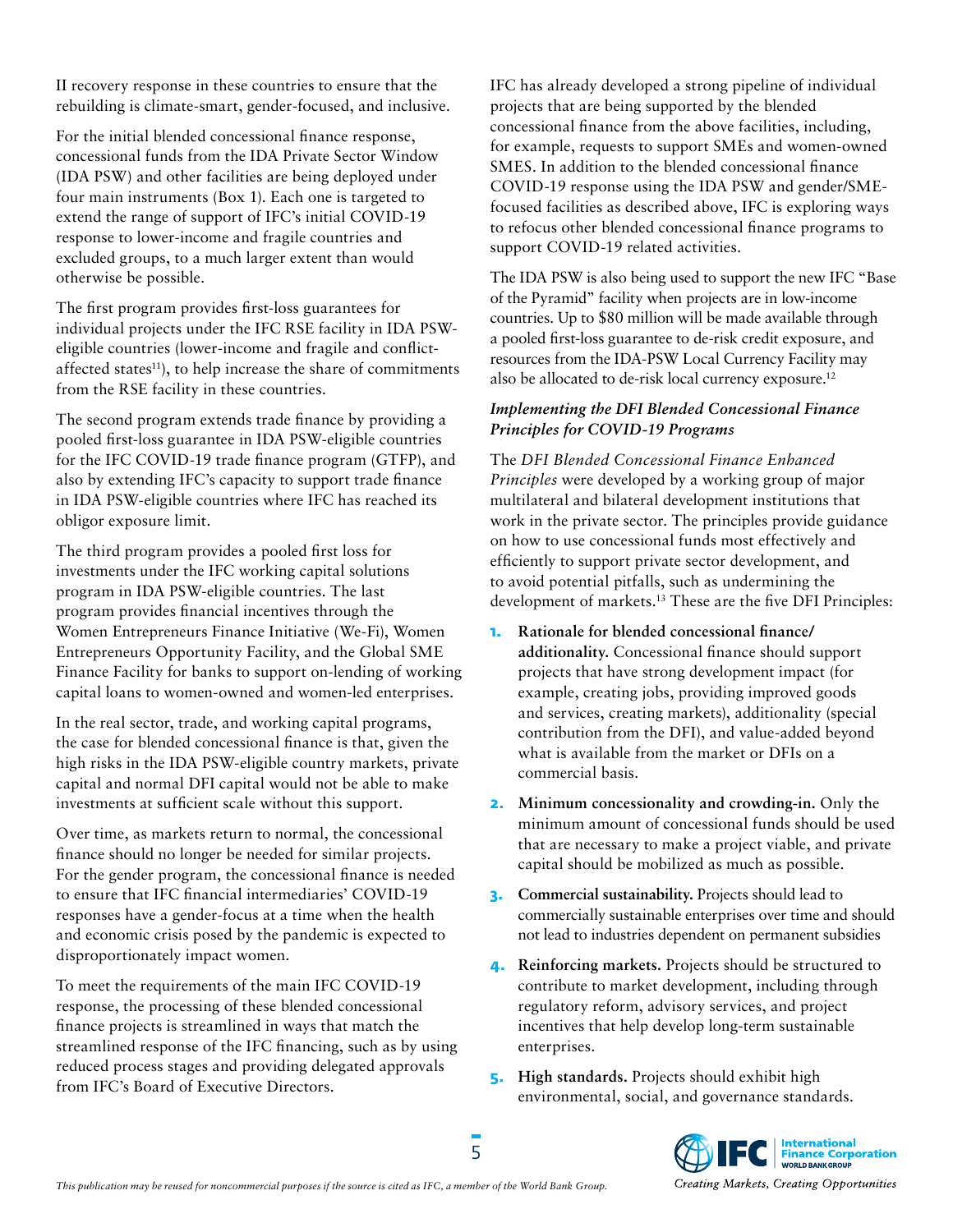| <b>DFI Enhanced Principle</b>                                      | <b>Special Considerations in the Context of COVID-19 Response</b>                                                                                                                                                                                                                                                                                                                                                                                                                                         |
|--------------------------------------------------------------------|-----------------------------------------------------------------------------------------------------------------------------------------------------------------------------------------------------------------------------------------------------------------------------------------------------------------------------------------------------------------------------------------------------------------------------------------------------------------------------------------------------------|
| 1. Rationale for Blended<br>Concessional Finance/<br>Additionality | While in normal circumstances, blended concessional finance is used to create or enhance impact, now<br>the focus will also be on protecting some of the gains achieved from existing projects, such as through<br>inclusive workforce retention and retraining, maintaining a gender focus, continuing support of climate<br>benefits, addressing food security and drivers of fragility, and providing for affordability and resilience in<br>infrastructure.                                           |
| 2. Minimum Concessionality<br>and Crowding-in                      | Existing benchmarks on levels of concessionality and rates of return in a sector and/or region, which<br>are often used to assess minimum concessionality, may be less applicable during the COVID-19<br>crisis. In this case, best estimates of reasonable return levels for sponsors and lenders/investors may<br>be considered. Transparency and disclosure will be more relevant than ever, including disclosure of<br>estimated subsidy levels.                                                      |
|                                                                    | Crowding-in other investors may become more challenging and require instruments with higher<br>embedded concessionality now that private capital is withdrawing from emerging markets. Crowding-<br>in can occur over time.                                                                                                                                                                                                                                                                               |
| 3. Commercial Sustainability                                       | Investing in businesses with strong fundamentals continues to be paramount. If a project was<br>commercially sustainable pre crisis, this can give some comfort that the project will return to<br>sustainability once the economy has recovered. Co-investment by IFC or other DFIs using the normal<br>commercial requirements is also important to ensure that the project has long-term prospects.<br>When possible, structures should be time-bound and/or linked to the crisis response of the DFI. |
| 4. Reinforcing Markets                                             | Fostering long-term market development, e.g. through working on regulations and providing advisory<br>services, may not be a first consideration during the initial phase of the pandemic response. However,<br>market building remains critical in the medium term, once there is better visibility on the depth and<br>length of the crisis and recovery path.                                                                                                                                          |
| 5. High Standards                                                  | Alignment to streamlined project processes and timelines for rapid response will be needed, but high<br>standards for environmental and social issues, governance, and transparency continue to apply.                                                                                                                                                                                                                                                                                                    |

**TABLE 1 Special Considerations for Employing the DFI Enhanced Principles for COVID-19 Response** *Source: IFC*

Experience has shown that the need for strong governance processes is even greater during a crisis than in normal times, to avoid rent seeking, ensure appropriate burden sharing between public and private entities, and plan for a clear exit strategy for public support. However, projects responding to the COVID-19 crisis also present difficult issues related to the appropriate implementation of the DFI Enhanced Principles, such as how to ensure minimum concessionality without good data for financial and market benchmarks.

Reflecting on these issues, IFC has developed special considerations for each of the five DFI principles when applied in the context of a COVID-19 response, as shown in Table 1.

Three points are particularly important:

**Development impact.** Unlike most DFI projects during normal times, many projects during the COVID-19 crisis will not be investments in new operations, but rather may provide temporary liquidity to keep existing operations going until markets recover. The development impact can be viewed in this case not as, for example, new jobs and markets, but as the preservation of jobs and economic activity that is critical both to sustaining livelihoods during a crisis and preserving the networks, skills, and programs that will be fundamental to any sustainable rebuilding effort.

**Minimum concessionality.** Identifying the right level of concessionality can be quite difficult during a global economic crisis, as historic concessionality and return benchmarks won't necessarily be applicable, and company financial projections will have high levels of uncertainty. DFIs will have to use the best benchmarks available, including expected company returns, expected DFI returns, and estimated levels of concessionality, all benchmarked relative to the best available historic norms. Transparency will be important to provide assurance to contributors and the public that funds are being used appropriately. When possible, blended

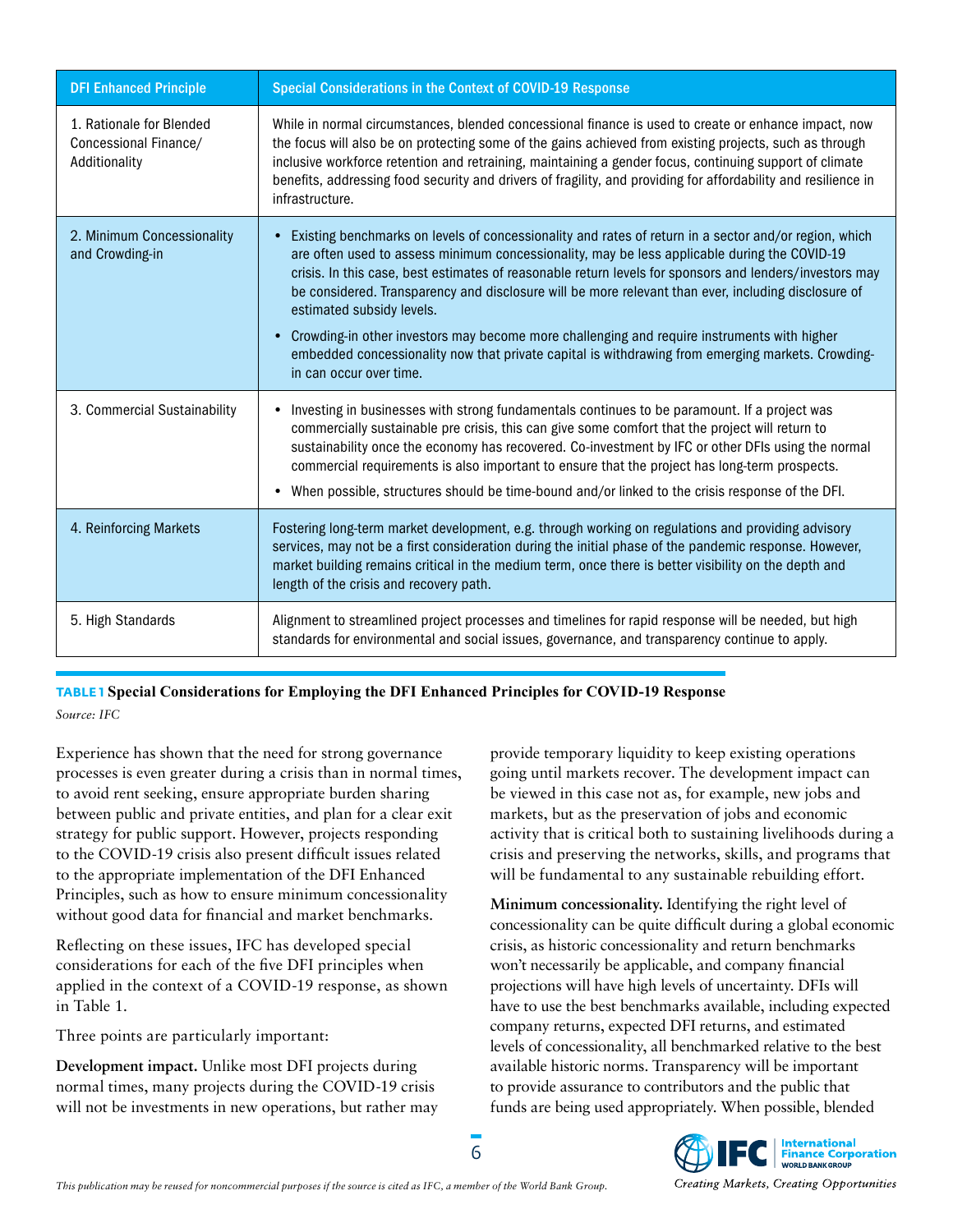concessional finance structures should allow for an adjustment of concessional support if and when it is no longer needed.

**Commercial sustainability.** Identifying firms that can survive the crisis can be difficult. Some may be able to temporarily continue with liquidity support, but ultimately will have to be fundamentally restructured. Indications of potential viability could include a strong business before the COVID-19 crisis, and the willingness of other investors to put new money into a company.

#### *The response of concessional finance contributors and other partners*

Governments and donors have been working on programs for a COVID-19 response in developing countries, and blended concessional finance has been part of these discussions. Economic focus areas have included programs similar to those promoted by the DFIs, including support for SMEs, working capital, trade finance, supply chains, local currency finance, and the provision of additional equity; protection of the most vulnerable; and rebuilding better than before, for example by supporting clean energy. Part of this support will be channeled through existing partners, multilateral development banks, and DFIs, and coordinated with international agencies. For example, the European Fund for Sustainable Development, which provides guarantees and blended finance utilized by a number of MDBs and DFIs, refocused its financing in 2020 to support more COVID-19-related investments.

IFC is working with development partners to expand blended concessional finance programs and resources. For example, certain donors are looking to expand concessional funding for projects that are COVID-19-related, and there are also discussions about expanding the country eligibility of concessional funds to reflect the greater needs for blended finance under COVID-19. For example, the list of countries eligible for funding under the IDA PSW has been expanded for two years to reflect special needs during the COVID-19 crisis.14 In certain cases, there may also be a need for allowance of greater concessionality from donors.

#### **The Road Forward**

With the "Phase II" recovery programs from IFC and others, the initial emergency phase of economic support for liquidity will be followed by additional work on restructuring and reviving markets. Blended concessional finance will likely be a central part of this restructuring and rebuilding agenda, as even in the medium term, risks in many countries will likely remain high. There are three important ideas to consider as this process unfolds:

- **1.** Blended concessional finance programs will have to be flexible and innovative to help find the best solutions in each country and sector. Updated country strategy programs and platforms will be essential to ensuring the most effective use of resources.
- **2.** The process is likely to require new resources. There could be an extended time of restructuring and rebuilding, and initial solutions will have to be followed by additional programs.
- **3.** While some extended support may be necessary, exit mechanisms for the use of concessional funds will need to be carefully considered to allow industries to become strong and dynamic on their own. This will also allow concessional resources to shift toward other sectors and vulnerable firms and populations that show longerlasting effects from the COVID-19 crisis.

#### ACKNOWLEDGEMENTS

The authors would like to thank the following colleagues for their review and suggestions within the Vice Presidency Economics and Private Sector Development, IFC; Emelly Mutambatsere, Senior Sector Economist, Sector Economics and Development Impact–Infrastructure; Luigi Lannutti, Operations Officer, New Business and Portfolio, Blended Finance; and Thomas Rehermann, Senior Economist, Thought Leadership. The authors would also like to thank Martin Spicer, Director, Latin America and the Caribbean, IFC, for valuable contributions.

#### **Please see the following additional reports and EM Compass Notes about responses to COVID-19 and about reaching unserved and underserved populations in emerging markets:**

*Artificial Intelligence in Emerging Markets—Opportunities, Trends, and Emerging Business Models* (report, September 2020); *Reinventing Business Through Disruptive Technologies—Sector Trends and Investment Opportunities for Firms in Emerging Markets* (report, March 2019); *How the Tourism Sector in Emerging Markets is Recovering from COVID-19* (Note 95, December 2020); *Impacts of COVID-19 on the Private Sector in Fragile and Conflict-Affected Situations* (Note 93, November 2020); *Lessons for Electric Utilities from COVID-19 Responses in Emerging Markets* (Note 90, September 2020); *Social Bonds Can Help Mitigate the Economic and Social Effects of the COVID-19 Crisis* (Note 89, August 2020); Leveraging Inclusive Businesses Models to Support the Base of the Pyramid during COVID-19 (Note 84, May 2020); *What COVID-19 Means for Digital Infrastructure in Emerging Markets* (Note 83, May 2020).